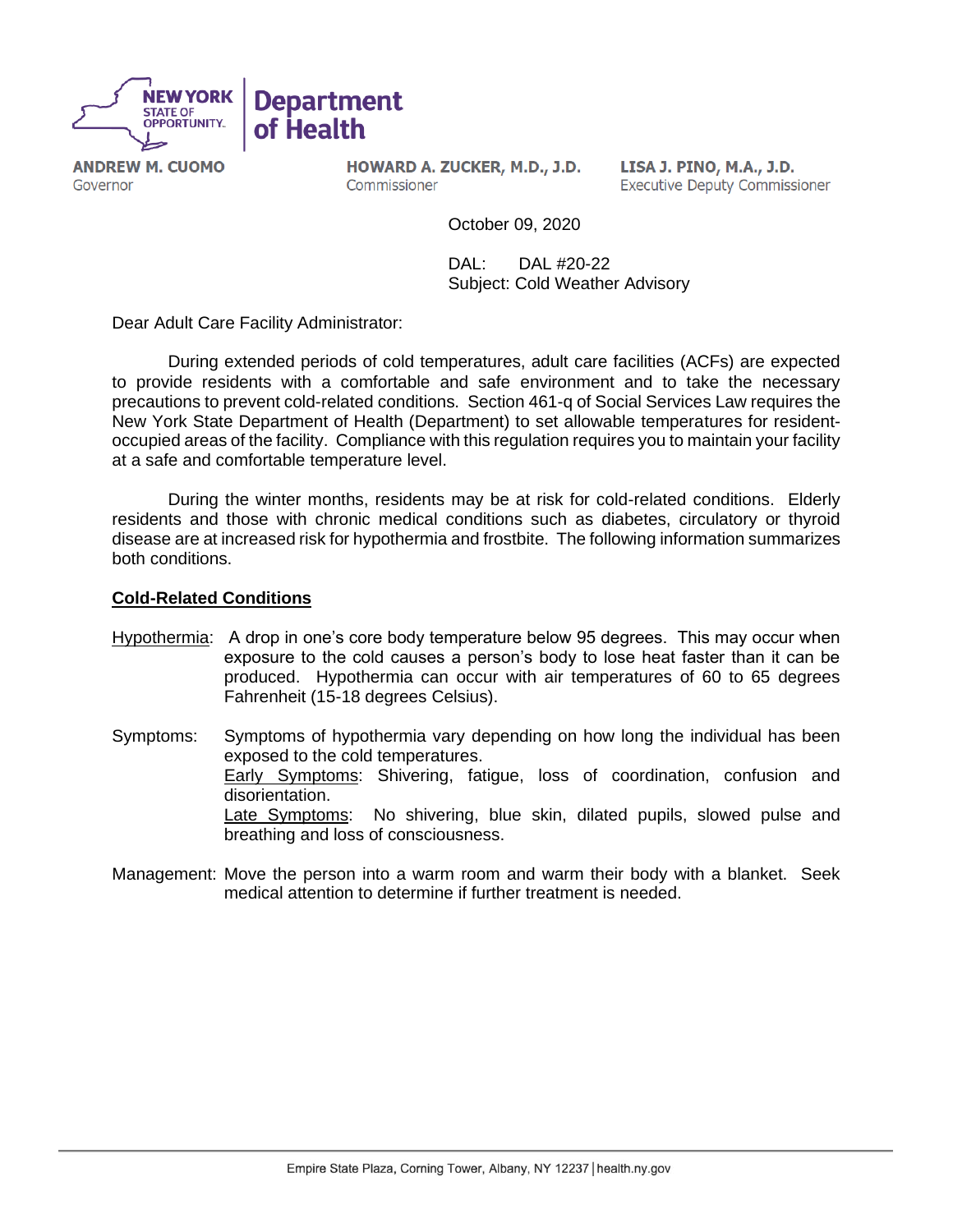- Frostbite: A decrease in blood flow to an individual's extremities due to exposure to extreme cold resulting in freezing of the skin. Frostbite causes a loss of feeling and color in the affected areas. In extremely cold temperatures, the risk of frostbite is increased in residents with reduced blood circulation and those who are not properly dressed.
- Symptoms: Symptoms of frostbite include reduced blood flow to hands and feet, numbness, tingling or stinging, aching, bluish or pale, waxy skin.
- Management: Move the person into a warm room. Immerse the affected area in warm (not hot) water (the temperature should be comfortable to the touch for unaffected parts of the body). Do not rub or massage the frostbitten area; doing so may cause more damage. Do not use a heating pad, or the heat of a stove, or radiator for warming. Affected areas are numb and can be easily burned. Seek medical attention to determine if further treatment is needed.

When the outside temperature is 65 degrees Fahrenheit or less (18 degrees Celsius or less), you must maintain the inside temperature in residents' bedrooms and all common areas at the following temperatures as required by regulation:

| <b>Adult Care Facility:</b>   | 18 NYCRR §487.11(m) a minimum temperature of 68 degrees<br>Fahrenheit (20 degrees Celsius).                                                                                                                                                                                             |  |
|-------------------------------|-----------------------------------------------------------------------------------------------------------------------------------------------------------------------------------------------------------------------------------------------------------------------------------------|--|
| <b>Residences for Adults:</b> | 18 NYCRR §490.11(n) a minimum temperature of 68 degrees<br>Fahrenheit (20 degrees Celsius).                                                                                                                                                                                             |  |
|                               | Enriched Housing Programs: 18 NYCRR §488.11(i) a minimum temperature of 72 degrees<br>Fahrenheit (20 degrees Celsius) unless the Operator can<br>demonstrate that the building is in compliance with local heating<br>requirements which are lower, and that the Operator does not have |  |

The Department recommends that the common room(s) accommodate as many residents as possible, while maintaining social distancing rules to lessen the spread of COVID-19.

control of the building.

Additional information regarding steps to be taken by adult care facilities in cold weather, steps to prevent hypothermia and frostbite and symptoms of cold exposure and treatment are enclosed. **This information is to be posted in a conspicuous area in your facility that is accessible to both staff and residents.** Please be advised that this letter and enclosures will be available on the Department's website at:

[https://www.health.ny.gov/facilities/adult\\_care/dear\\_administrator\\_letters/.](https://www.health.ny.gov/facilities/adult_care/dear_administrator_letters/)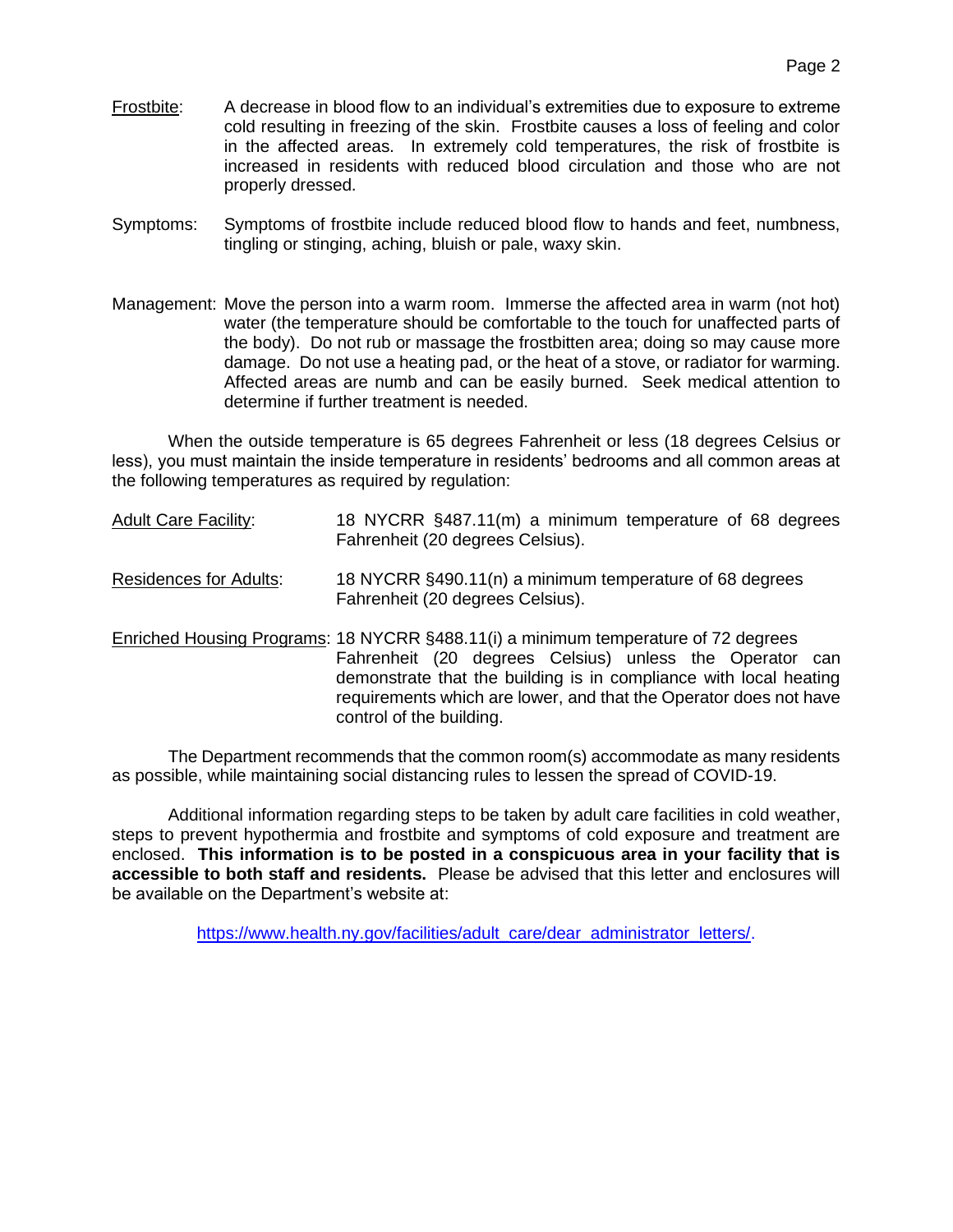Sincerely,

KlidiHayes

Heidi L. Hayes, Acting Director Division of Adult Care Facility and Assisted Living Surveillance

**Enclosures** 

- cc: J. Treacy
	- M. Hennessey V. Deetz
		- B. Barrington
		- P. Hasan
		- N. Nickason
		- J. Pinto
		- J. Van Dyke
		- K. Pergolino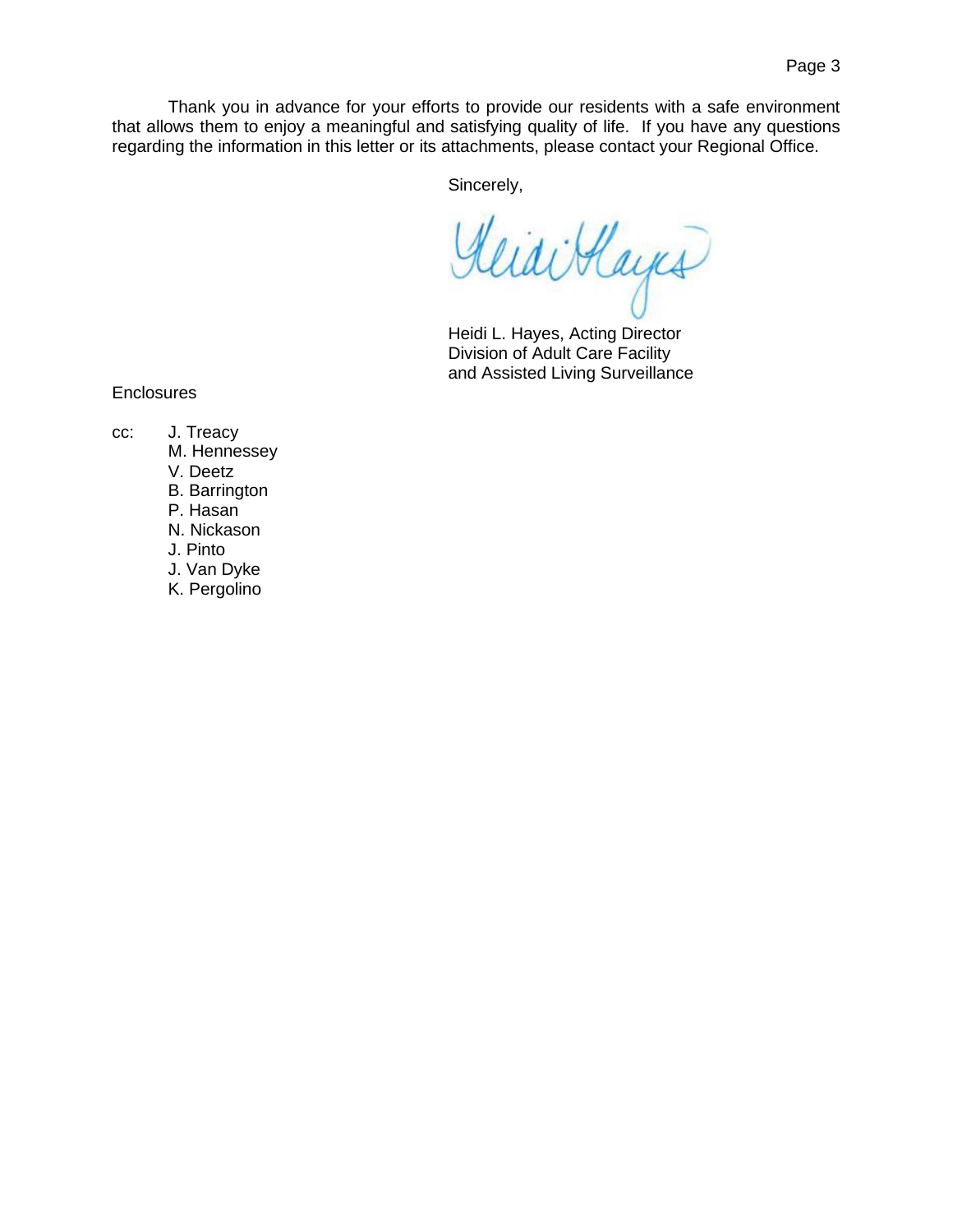## **STEPS TO BE TAKEN BY ADULT CARE FACILITIES IN COLD WEATHER**

- 1. Maintain heating systems in good working order in accordance with program regulations [Adult Homes 487.11(k)(9), Enriched Housing Program 488.11(g)(9) and Residences for Adults 490.11(i)(9)].
- 2. Routinely monitor the temperature in the facilities when the outdoor temperature is below 65 degrees Fahrenheit (18 degrees Celsius) to assure the inside temperature in residents' bedrooms and all common areas is maintained at the temperature stated in regulation  $[487.11(m), 488.11(i)$  and  $490.11(n)$  for your type of ACF.
- 3. If there are areas that fall below the required indoor temperature required by regulation, residents must be moved to common areas that meet the proper temperature. The area must be of sufficient size to safely accommodate the residents in compliance with social distancing rules to lessen the spread of COVID-19.
- 4. If the minimum temperature is not sustained, the emergency plan must be activated.
- 5. All staff should be familiar with the policies and procedures and know when to implement them.
- 6. All staff should be familiar with the symptoms of cold-related conditions and their management.
- 7. Check all doors/windows for drafts. Eliminate drafts when possible by drawing curtains/shades on days when the temperatures are below freezing. Encourage residents to sit away from windows/drafts.
- 8. Encourage residents to wear appropriate winter clothing while indoors and to dress in layers with appropriate outerwear when leaving the building. Residents should always wear a hat or ear covering and gloves when going outdoors.
- 9. Encourage residents not to partake in outdoor activities for extended periods of time.
- 10. Offer warm fluids/beverages to residents during the winter months.
- 11. The whereabouts of all residents must be accounted for as required by each program's regulations [Adult Homes 487.7(d)(i)(1), Enriched Housing Program 488.7(b)(i)(1), and Residences for Adults 490.7(d)(i)(iv)].